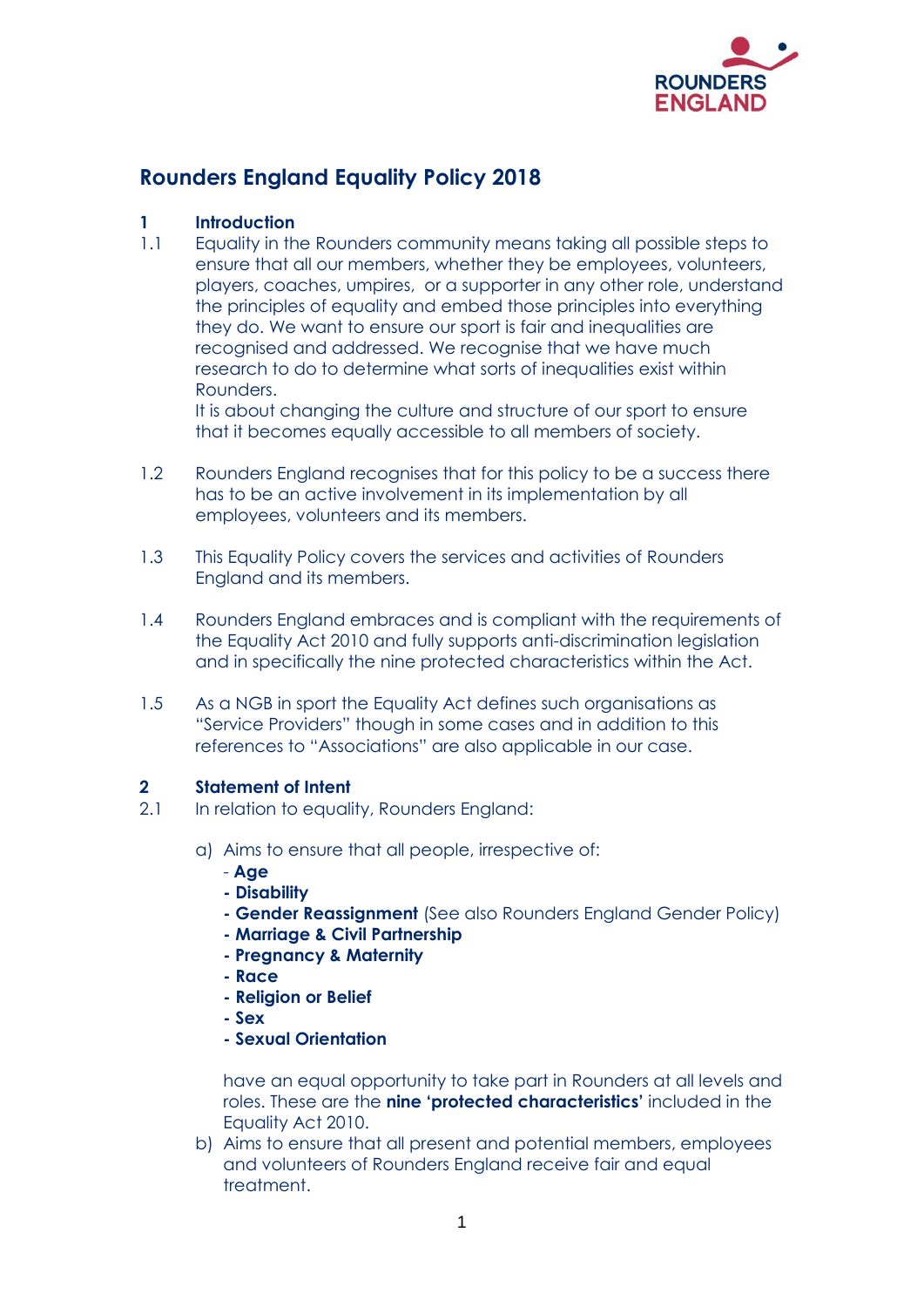

- c) Aims to provide Rounders England services in a way that is fair and equal to everyone.
- d) Aims not to disadvantage any individual by imposing conditions or requirements that cannot be fully justified.

e) Intends to raise awareness of Equality through the communication and implementation of this policy and through the provision of training and development opportunities for staff, volunteers and members. f) Aims to monitor, review and evaluate progress in achieving the stated aims and objectives using the Equality Action Plan and to feed back to members and partner organisations on progress made.

- 2.2 Rounders England will ensure that its recruitment and selection procedures are fair, equal and transparent, and comply with equal opportunities legislation.
- 2.3 To support our Equality Policy aims and overall governance requirements over the next 4 years (2017-2021) we have introduced a Diversity Action Plan that adds further credence to our intentions to embrace and deliver our commitment to equality, diversity and inclusion in our organisation. The plan will focus on three key areas namely:
	- a) Recruitment How our organisation will attract an increasingly diverse range of candidates.
	- b) Engagement How we will communicate our commitment to diversity through internal and external practices.
	- c) Progressing Talent from Within How we will focus on developing a strong internal pipeline of diverse talent to populate decision making and other structures.

Each area of focus within the plan is reinforced with a challenging objective and a set of short, medium and long-term action plans with the aim of embedding a strong culture and sustained commitment to equality, diversity and inclusion within our organisation.

#### **3 Principles**

- 3.1 The Rounders England Equality Policy reflects the following principles:
	- a) An acknowledgement that discriminatory behaviour including direct discrimination, indirect discrimination, associative discrimination and discrimination by perception is against the law and will not be tolerated.
	- b) Harassment, bullying and victimisation will not be tolerated.
	- c) That every member is responsible for creating a welcoming environment for any individual wishing to take part in the sport.
	- d) That all individuals have the right to take part in and enjoy Rounders.
	- e) That equality is NOT about treating everyone the same but appropriately according to his or her needs. Steps may be taken to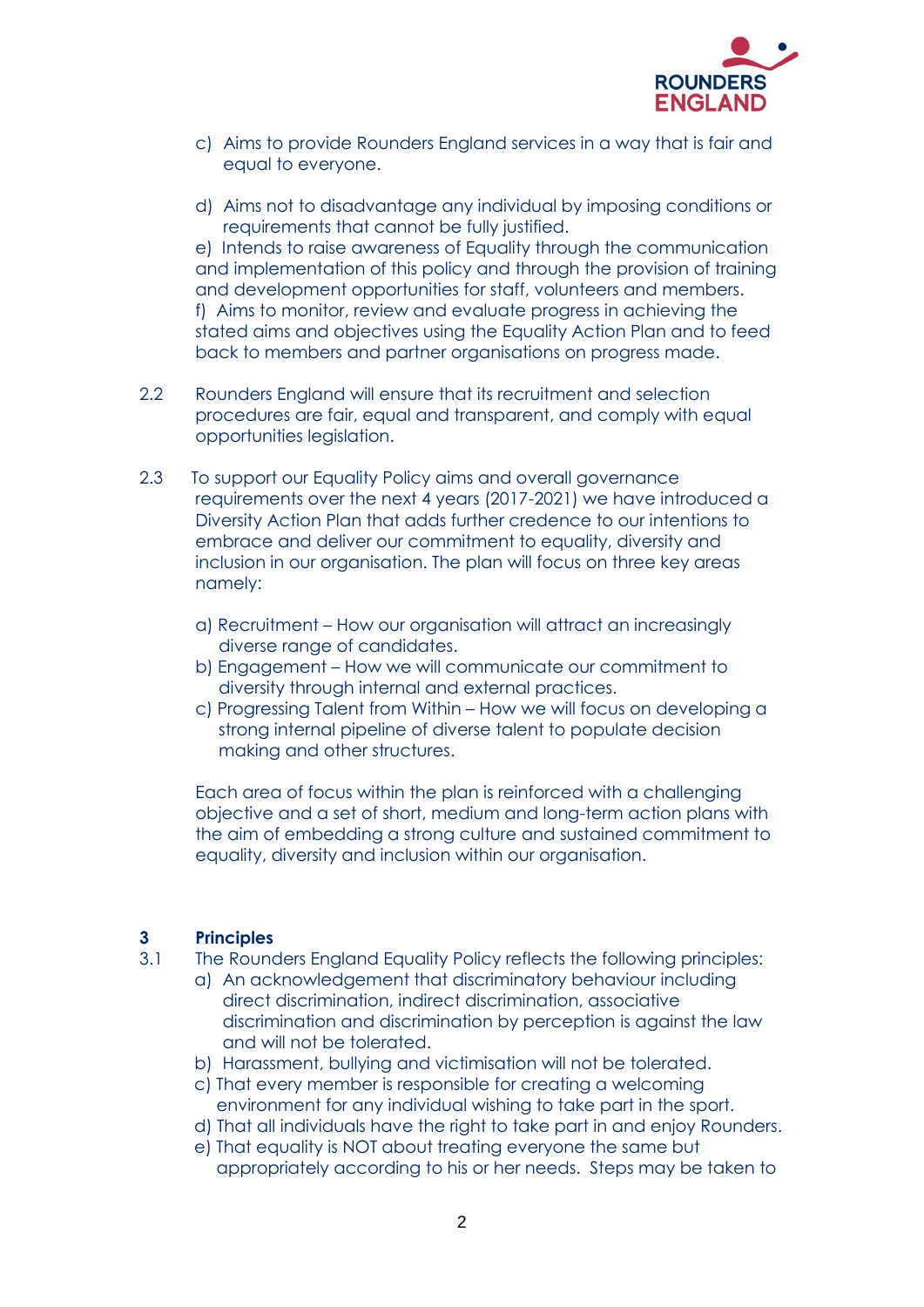

develop positive action to address under-representation by priority groups.

- 3.2 These principles will guide the work of Rounders England and inform the Rounders England Equality Action Plan.
- 3.3 This policy will be endorsed and adopted by the Rounders England Board and incorporated into the Bye Laws.
- 3.4 This policy will be reviewed by the Chief Executive Officer nominated to lead on equality on a bi- annual basis and any proposed changes will be presented to the Business Sub Committee for its approval.

## **4 Legal Obligations**

- 4.1 Rounders England recognises its legal obligations under appropriate current legislation the most recent of which is the Equality Act 2010.
- 4.2 Rounders England will ensure its policies, procedures and activities at all times meet the requirements of the legislation.

#### **5 Complaints and Disciplinary Procedure**

- 5.1 In pursuance of this policy, Rounders England reserves the right to discipline any members, volunteers or employees who practice any forms of discrimination outlined in this policy.
- 5.2 Disciplinary procedures will be implemented with any employee, member or volunteer where an allegation is made through a complaint or report, or where there are grounds for suspecting gross misconduct (which includes discrimination) has occurred. This action will be in accordance to the procedures outlined in the Rounders England Handbook.
- 5.3 Rounders England's Safeguarding Policy may also be used where a complaint is made about any breach of any part of this equality policy.

#### **6 Monitoring and Evaluation**

- 6.1.1 Monitoring and evaluation of this policy and the Action Plan will be undertaken by the Chief Executive Officer.
- 6.2 The Chairman of Rounders England will be ultimately responsible for the implementation of this policy and plan.

#### Standard Definitions from Equality Legislation are attached – see Appendix A

#### **Appendix A**

**Types of discrimination: Definitions** (taken from ACAS, making reference to the

changes due to the Equality Act 2010)

### **Direct discrimination**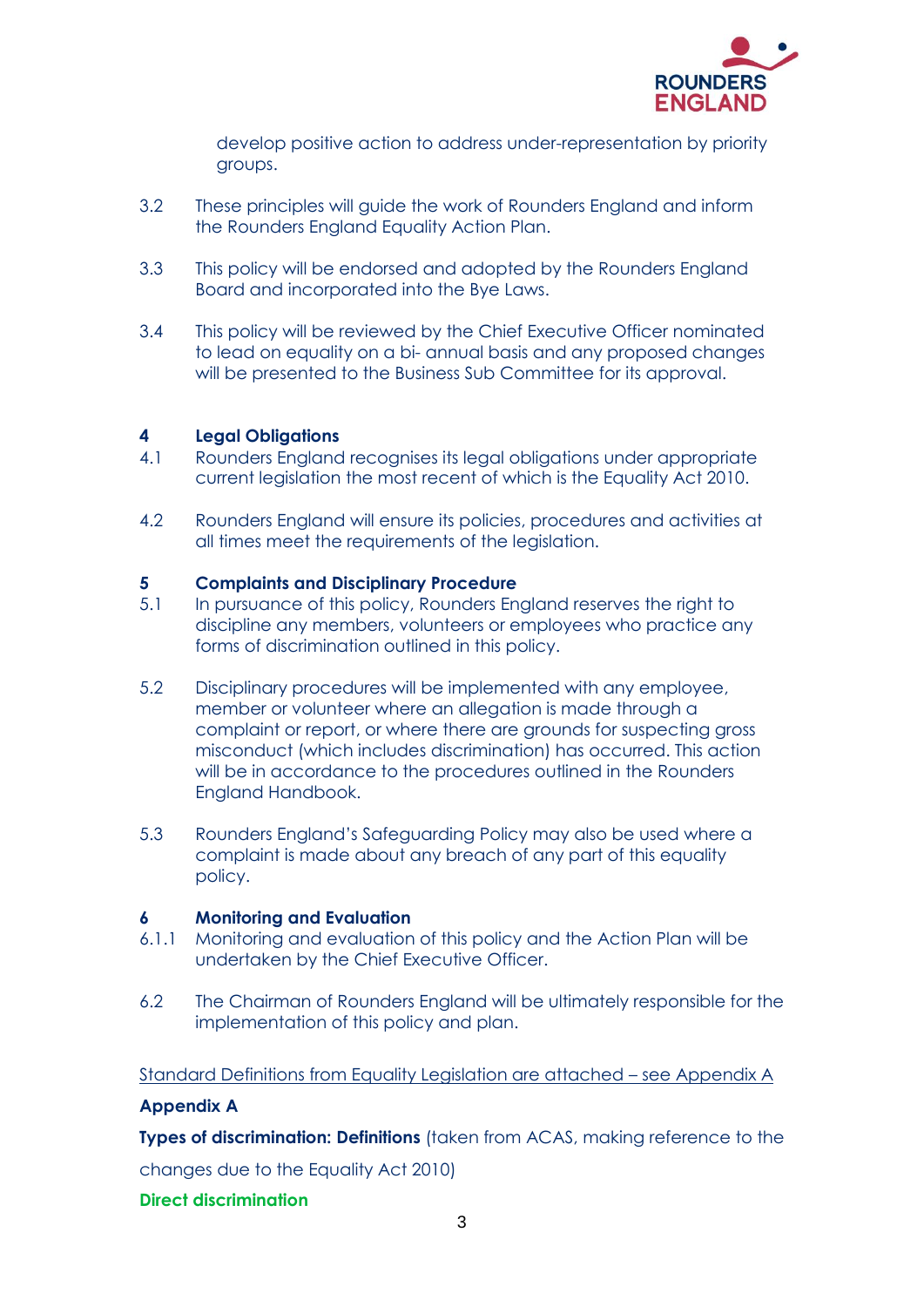

Direct discrimination occurs when someone is treated less favourably than another person because of a protected characteristic they have or are thought to have (see perceptive discrimination below), or because they associate with someone who has a protected characteristic (see associative discrimination below).

#### **Associative discrimination**

Already applies to race, religion or belief and sexual orientation. Now extended to cover age, disability, gender reassignment and sex. This is direct discrimination against someone because they associate with another person who possesses a protected characteristic.

#### **Perceptive discrimination**

Already applies to age, race, religion or belief and sexual orientation. Now extended to cover disability, gender reassignment and sex. This is direct discrimination against an individual because others think they possess a particular protected characteristic. It applies even if the person does not actually possess that characteristic.

#### **Indirect discrimination**

Already applies to age, race, religion or belief, sex, sexual orientation and marriage and civil partnership. Now extended to cover disability and gender reassignment.

Indirect discrimination can occur when you have a condition, rule, policy or even a practice in your company that applies to everyone but particularly disadvantages people who share a protected characteristic. Indirect discrimination can be justified if you can show that you acted reasonably in managing your business, ie that it is 'a proportionate means of achieving a legitimate aim'. A *legitimate aim* might be any lawful decision you make in running your business or organisation, but if there is a discriminatory effect, the sole aim of reducing costs is likely to be unlawful.

Being proportionate really means being fair and reasonable, including showing that you've looked at 'less discriminatory' alternatives to any decision you make.

#### **Harassment**

Harassment is "unwanted conduct related to a relevant protected characteristic, which has the purpose or effect of violating an individual's dignity or creating an intimidating, hostile, degrading, humiliating or offensive environment for that individual*".*

Harassment applies to all protected characteristics except for pregnancy and maternity and marriage and civil partnership. Employees will now be able to complain of behaviour that they find offensive even if it is not directed at them, and the complainant need not possess the relevant characteristic themselves.

Employees are also protected from harassment because of perception and association.

#### **Third party harassment**

Already applies to sex. Now extended to cover age, disability, gender reassignment, race, religion or belief and sexual orientation.